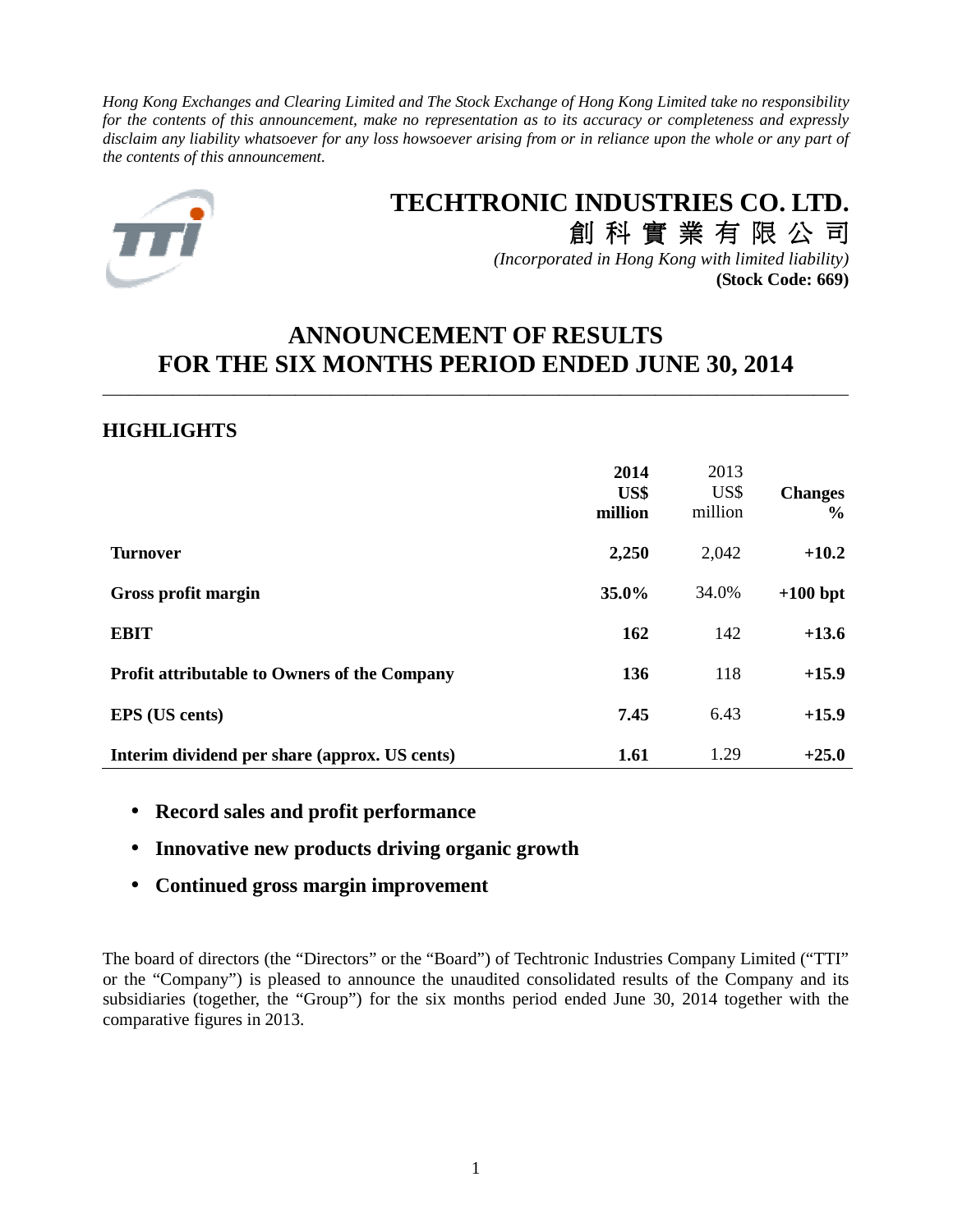## **INTERIM DIVIDEND**

The Directors have resolved to declare an interim dividend of HK12.50 cents (approximately US1.61 cents) (2013: HK10.00 cents (approximately US1.29 cents)) per share for the six months period ended June 30, 2014. The interim dividend will be paid to shareholders listed on the register of members of the Company on September 12, 2014. It is expected that the interim dividend will be paid on or about September 26, 2014.

## **MANAGEMENT'S DISCUSSION AND ANALYSIS**

TTI delivered record sales, gross margin and profit for the first half of 2014. New products, geographic expansion and a relentless focus on operational efficiency propelled our continued outstanding performance. We generated exceptional organic growth in our professional and DIY power tool businesses. Geographically, both our North American and European businesses delivered strong results. In addition, our rest-of-world businesses continued to flourish delivering double-digit growth.

TTI achieved 10.2% sales growth in the first half despite challenging weather conditions in North America. The company's double digit sales growth is a result of a series of successful new product launches and highly effective, targeted geographic expansion.

A highlight of our strong first half result was 100 basis points improvement with our gross margin increasing from 34.0% last year to 35.0% this year, by aggressive productivity gains throughout our supply chain network.

### **Record financial performance**

In the first half of 2014, the Group's net profit attributable to shareholders reached US\$136 million, a 15.9% increase over the first half of 2013. Basic earnings per share was US7.45 cents, 15.9% higher than the same period last year. Group sales rose by 10.2% over the six month period to US\$2,250 million. The Power Equipment segment delivered US\$1,678 million, which is a 10.5% sales increase. The Floor Care and Appliance segment grew 9.3% to US\$572 million in sales.

Gross margin increased for the sixth consecutive first half period from 34.0% to 35.0%. The improvement in gross margin was driven by new product launches and aggressive productivity gains throughout our supply chain network. Our strategy of delivering at least one third of group revenue from new products is a key element of our success. In addition, we generated increased productivity and enhanced our operating margins due to our cost improvement programs across manufacturing and supply chain.

We continue to invest in strategic SG&A. Our investments are focused on product development, marketing, and geographic expansion. These investments continue to deliver outstanding returns with EBIT margin improving for the fifth consecutive first half period as a result of our strategic initiatives.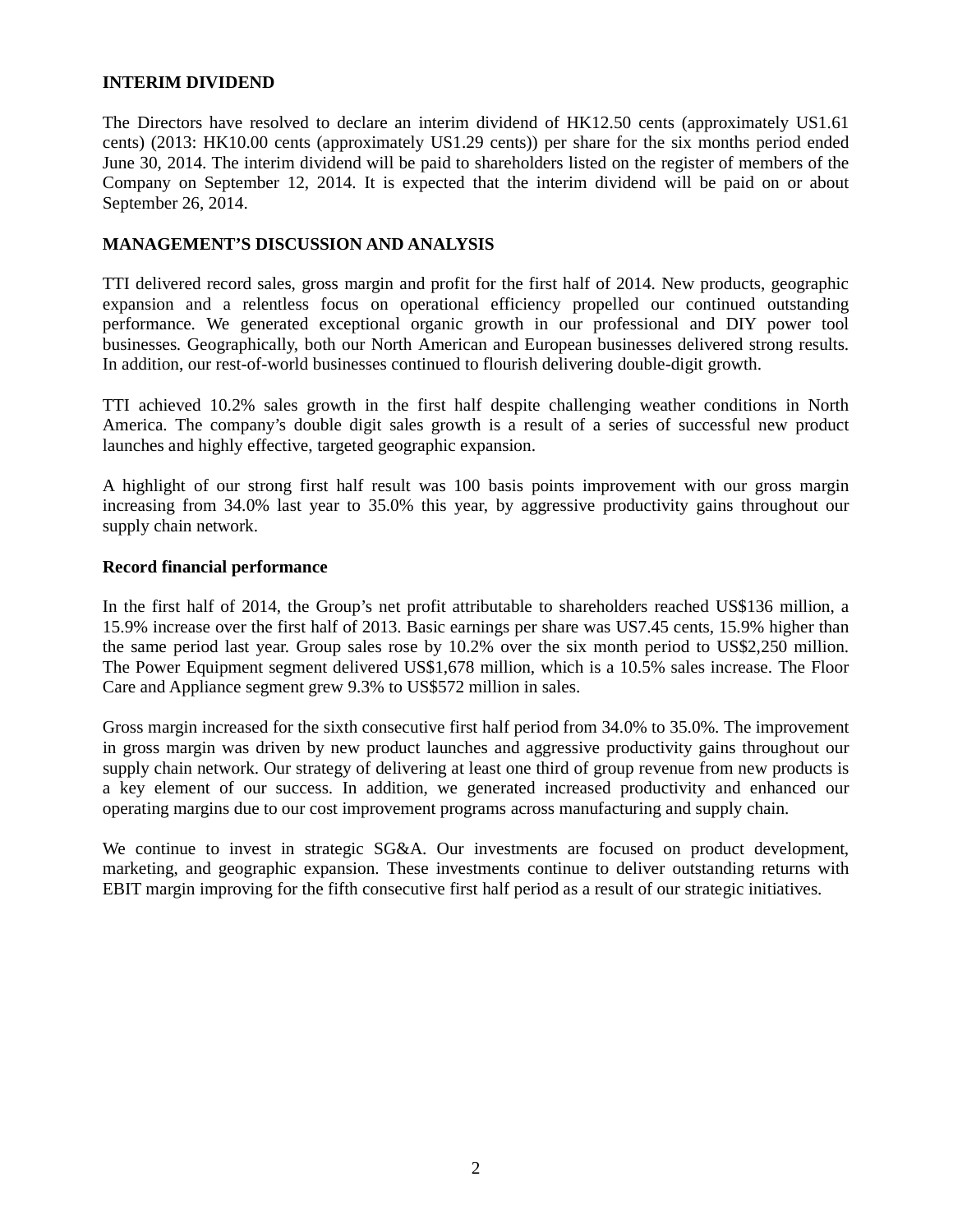## **BUSINESS REVIEW**

## **Power Equipment**

Power Equipment delivered US\$1,678 million in sales, 10.5% higher than the same period in 2013. It generated 74.6% of total Group sales.

## *Industrial*

Milwaukee Tool had a strong first half in 2014, outperforming the market and recording solid double-digit growth across all geographic regions. Milwaukee Tool had a continuous flow of new products across its three core product portfolios of Power Tools, Power Tool Accessories and Hand Tools. Milwaukee Tool's focus on key user groups and industrial channels led to significant market gains. The launches of the innovative cordless products like the M18 FUEL circular saws, FUEL deep cut band saws, and the M12 FUEL HACKZALL reciprocating saws build upon the existing success of the M12 and M18 Lithium-ion cordless systems and power impressive end-user conversion rates, which remain a critical commercial component of Milwaukee Tool's business strategy. New Power Tool Accessories, including the DIAMOND PLUS hole saws and SHOCKWAVE IMPACT DUTY hole saws and the rapid expansion of the MILWAUKEE hand tool program through new products added incremental business in the first half.

Continuing our strong focus on growth and expansion in our Hand Tools business, TTI recently entered into the level and measurement business through the acquisition of the North America-based EMPIRE level business. This will enable TTI to become a fully integrated solutions provider in layout and measurement product categories. Empire is a leading U.S. manufacturer of levels, squares, layout tools and safety and utility tapes.

## *Consumer, Trade and Professional*

In the first half of 2014, the North American Consumer Power Tools Division experienced strong gains within the home improvement marketplace. This growth is attributed to strong cordless sales, buoyed by new product innovations and compelling marketing campaigns. The industry-leading RYOBI<sup>®</sup> 18V ONE+ SYSTEM of tools benefited from the continued success of the Lithium-ion battery enhanced product options.

In Europe the RYOBI<sup>®</sup> brand experienced strong double-digit growth from new products for the ONE+ Lithium-ion programs and the success of targeted media campaigns across key regions. The AEG® brand also achieved double-digit sales growth in both retail and professional channels. The expansion was driven by a series of successful new Lithium-ion product introductions, in-store campaigns and the introduction of focused training events.

## *Outdoor Products*

Outdoor Products expanded their market position in the first half of 2014. North America saw a minor impact in sales due in part to unfavourable weather conditions. The business was able to offset the challenges and maintain market position. We successfully introduced the RYOBI® 18V ONE+ hybrid blower which runs on Lithium-ion cordless power or traditional corded power and an expansion of the 40V RYOBI® platform with Lithium-ion battery power and run time that deliver "gas-like power."

Europe and rest of the world had a very strong first half in outdoor by launching our exciting new 18V and 36V products. The positive momentum is also driven by the further development of key retail partners as the RYOBI<sup>®</sup> brand gains traction and continues to develop stronger loyalty with end-users across Europe.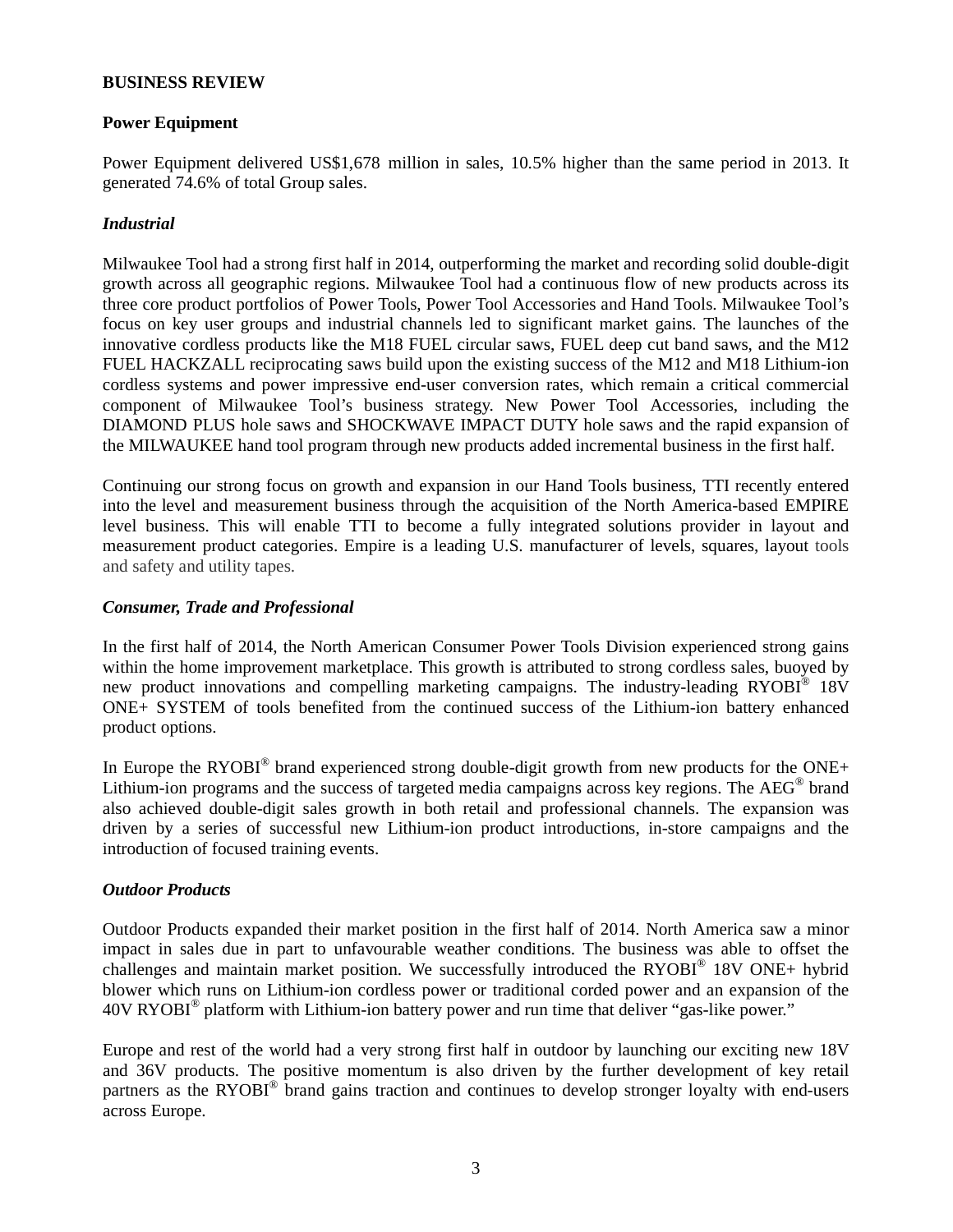## **Floor Care and Appliances**

Floor Care and Appliances which accounts for 25.4% of group turnover achieved US\$572 million in sales, a 9.3% increase for the first half of 2014. Strong sales growth across all our geographic regions was achieved through new product launches and targeted marketing.

By applying TTI's expertise in Lithium-ion cordless technology to the floor care sector, HOOVER has made a significant introduction in the North American market. The revolutionary HOOVER AIR cordless vacuum delivers 50 minutes of run-time and represents a breakthrough in floor care technology. HOOVER also achieved strong gains in the carpet washing segment through the launch of an extended range of high-performance carpet washers.

The newly acquired ORECK floor care business is being successfully integrated into TTI and delivered excellent first half sales and profit.

## **FINANCIAL REVIEW**

## **Financial Results**

Turnover for the period under review amounted to US\$2,250 million, 10.2% higher than the US\$2,042 million reported for the same period last year. Profit attributable to Owners of the Company amounted to US\$136 million as compared to US\$118 million reported last year, an increase of 15.9%. Basic earnings per share was at US7.45 cents (2013: US6.43 cents).

EBITDA amounted to US\$229 million, an increase of 10.2% as compared to the US\$208 million reported in the same period last year.

EBIT amounted to US\$162 million, an increase of 13.6% as compared to the US\$142 million reported in the same period last year.

## **Result Analysis**

#### *Gross Margin*

Gross margin improved to 35.0% as compared to 34.0% in the same period last year. The margin improvement was the result of new product introduction, category expansion, efficient production amongst various production facilities, effective supply chain management and volume leverage on our economies of scale.

#### *Operating Expenses*

Total operating expenses for the period amounted to US\$627 million as compared to US\$554 million reported for the same period last year, representing 27.9% of turnover (2013: 27.1%). The increase mainly due to the strategic spent on advertising and promotion on new products, particularly for the Floor Care division.

Investment in product design and development amounted to US\$57 million (2013: US\$48 million), representing 2.5% of turnover (2013: 2.4%), reflecting our continuous strive for innovation. We will continue to invest in design and development as new products and category expansions are most critical not only to maintain sales growth momentum but also margin expansions.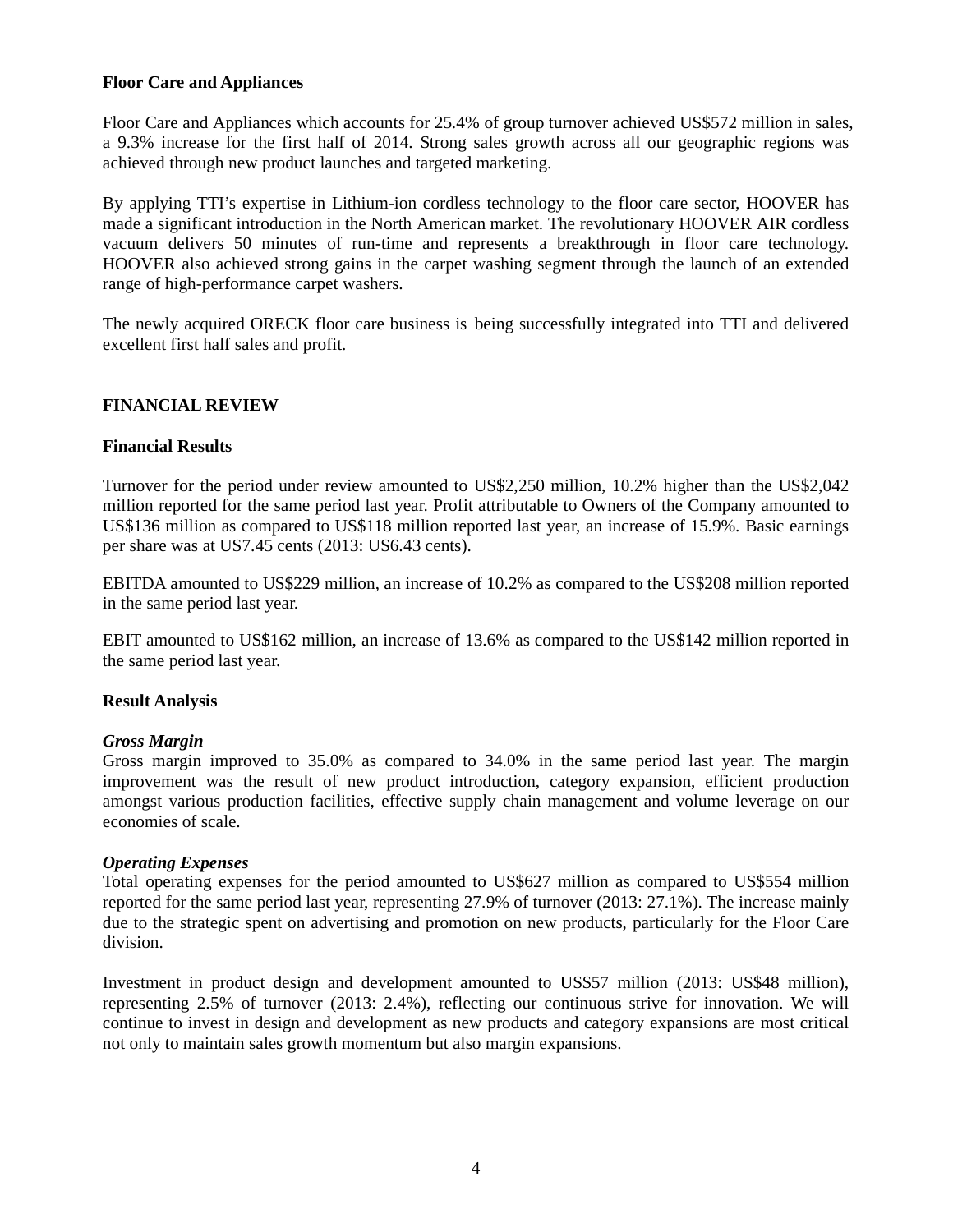Net interest expenses for the period amounted to US\$12.6 million as compared to US\$14.4 million reported for the same period last year, a reduction of US\$1.7 million or 12.1%. Interest cover, expressed as a multiple of EBITDA to total interest was at 11.5 times (2013: 10.8 times).

Effective tax rate for the period was at 8.5% (2013: 8.0%). The Group will continue to leverage its global operations to further improve overall tax efficiencies.

## **Liquidity and Financial Resources**

## *Shareholders' Funds*

Total shareholders' funds amounted to US\$1.8 billion, as compared to US\$1.7 billion at December 31, 2013, an increase of 4.4%. Book value per share was US\$0.99 as compared to US\$0.95 at December 31, 2013, an increase of 4.2%.

## *Financial Position*

The Group continued to maintain a strong financial position. As at June 30, 2014, the Group's cash and cash equivalents amounted to US\$656 million (US\$698 million at December 31, 2013) after the payment of US\$32.4 million dividend during the period (US\$25.3 million in first half 2013), of which 48.8%, 28.2%, 11.9%, and 11.1% were denominated in RMB, US\$, EUR and other currencies respectively.

The Group's net gearing, expressed as a percentage of total net borrowings (excluding bank advance from factored trade receivables which are without recourse in nature) to equity attributable to Owners of the Company, improved to 22.8% as compared to 26.2% as at June 30, 2013. The gearing improvement is the result of very disciplined and focused management over working capital. The Group remains confident that gearing can further be improved going forward.

## *Bank Borrowings*

Long term borrowing accounted for 34.9% of total debts (42.4% at December 31, 2013).

The Group's major borrowings continued to be in US Dollars and HK Dollars. Borrowings are predominantly LIBOR or Hong Kong best lending rates based. There is a natural hedge mechanism in place as the Group's major revenues are in US Dollars and currency exposure therefore is low. Currency, interest rate exposure, and cash management functions are all being closely monitored and managed by the Group's treasury team.

## *Working Capital*

Total inventory was at US\$1,025 million as compared to US\$818 million for the same period last year. The number of days inventory was at 83 days as compared to 74 days as at June 30, 2013. When compared to the year end level, inventory at the end of the first half of the year is normally higher in preparation for the peak shipment period in the second half of the year and to ensure the service quality level to customers will not be jeopardized having taken into consideration of our sales momentum. The Group will continue to focus in managing the inventory level and improve inventory turns.

Trade receivables turnover days were at 69 days as compared to 71 days as at June 30, 2013. Excluding the gross up of the receivables factored which is without recourse in nature, receivables turnover days were at 62 days as compared to 64 days as at June 30, 2013. The Group is comfortable with the quality of the receivables and will continue to exercise due care in managing credit exposure.

Trade payables days increased to 84 days as compared to 78 days as at June 30, 2013.

Working capital as a percentage of sales was maintained at 18.4% as compared to the same period last year.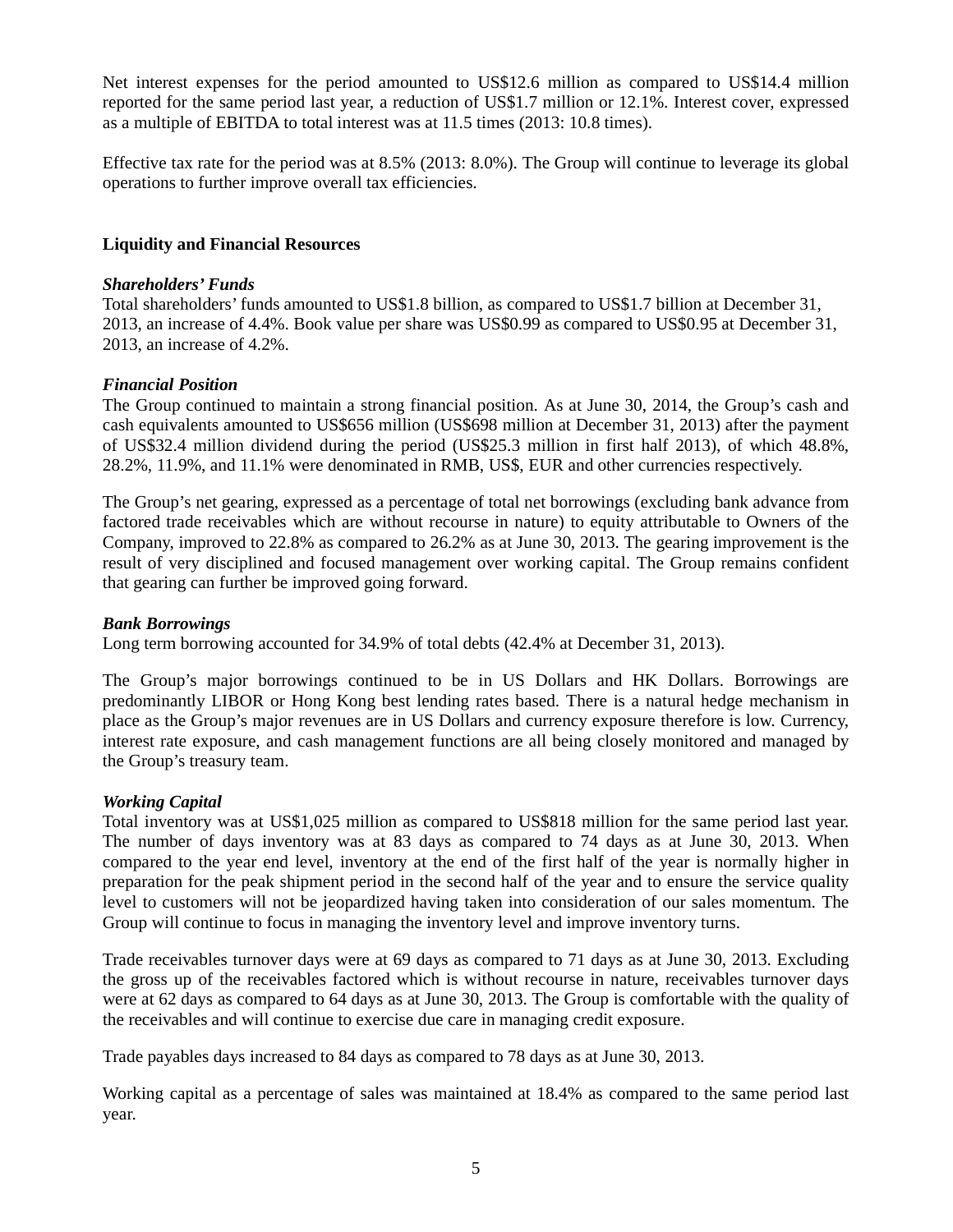## *Capital Expenditure*

Total capital expenditures for the period amounted to US\$64 million (2013: US\$47 million).

## *Capital Commitment and Contingent Liability*

As at June 30, 2014, total capital commitments amounted to US\$19 million (2013: US\$18 million), and there were no material contingent liabilities or off balance sheet obligations.

## *Charges*

None of the Group's assets are charged or subject to encumbrance.

## **HUMAN RESOURCES**

The Group employed a total of 20,355 employees (19,248 employees as at June 30, 2013) in Hong Kong and overseas. Increase in the number of employees mainly due to the three acquisitions completed during the past twelve months. Excluding the effect from acquisition, employees as at June 30, 2014 total to 19,225, very comparable to last year, with an increase in turnover. Total staff cost for the period under review amounted to US\$336 million as compared to US\$290 million in the same period last year.

The Group regards human capital as vital for the Group's continuous growth and profitability and remains committed to improve the quality, competence and skills of all employees. It provides job related training and leadership development programs throughout the organization. The Group continues to offer competitive remuneration packages, discretionary share options, share awards and bonuses to eligible staff, based on the performance of the Group and the individual employee.

## **OUTLOOK**

With our ongoing focus on generating organic growth, improving operating margins, and managing our robust balance sheet, we expect continued strong performance in the second half of 2014 and beyond. Our record performance in the first half of 2014 is on pace with expectations and is tracking into the second half with key business units and geographies continuing their strong performance. New product initiatives utilizing Lithium-ion cordless and MILWAUKEE FUEL technologies offer enormous growth opportunities. We are investing in new products and the marketing necessary to drive sales growth. Our broad focus on operational productivity is yielding cost improvements, supply chain efficiencies and strengthening our margins.

The result is powerful growth and continued excellent financial performance. We are excited about our positive momentum and are well positioned to build on our record first half.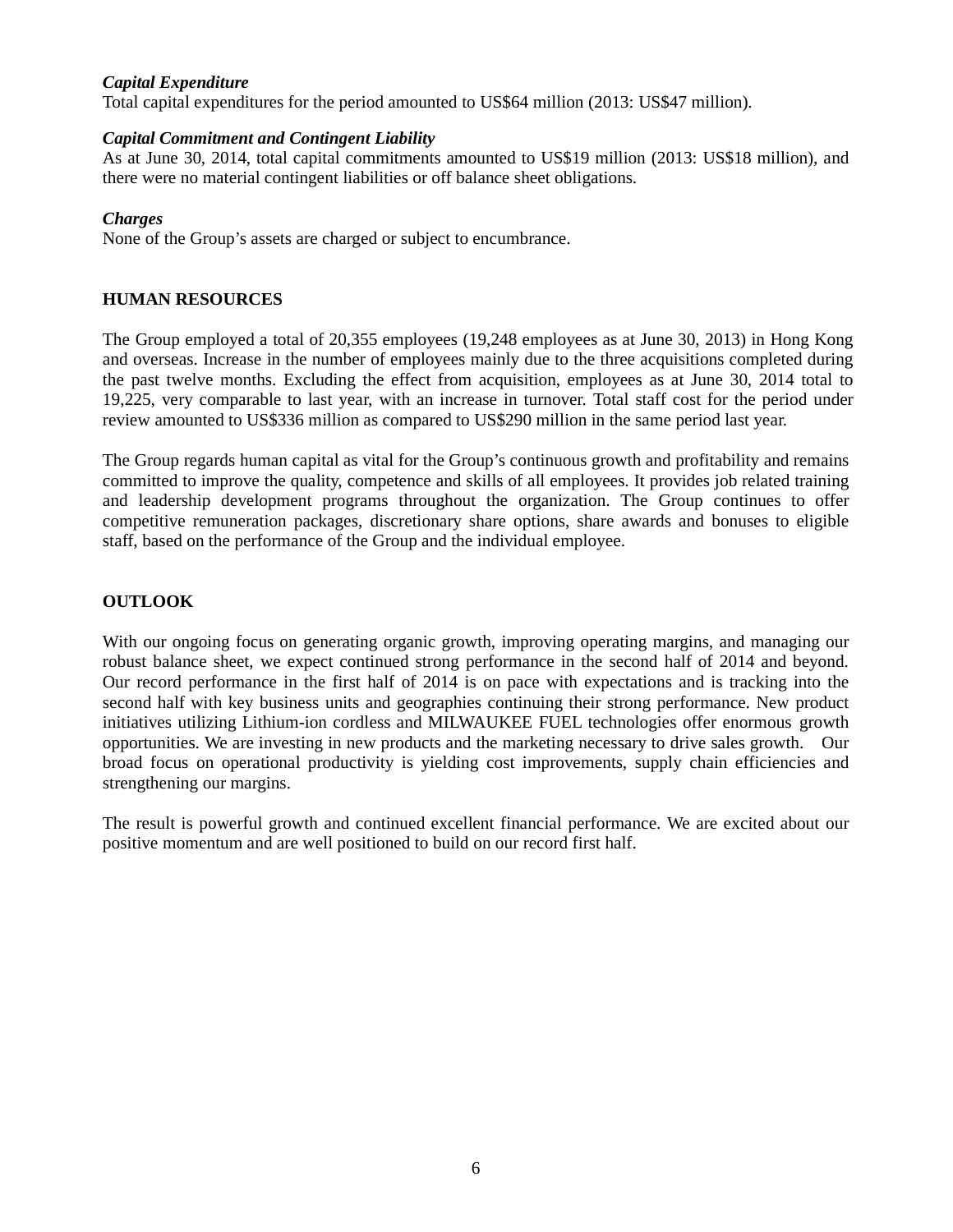## **COMPLIANCE WITH THE CORPORATE GOVERNANCE CODE OF THE LISTING RULES**

The Company has complied with all the code provisions of the Corporate Governance Code set out in Appendix 14 of the Rules Governing the Listing of Securities on the Stock Exchange of Hong Kong Limited (the "Listing Rules") (the "Corporate Governance Code") throughout the six months period ended June 30, 2014, save that:-

- 1. none of the Directors are appointed for a specific term since they are subject to retirement by rotation and re-election in accordance with the Articles of Association of the Company. Under Article 103 of the Articles of Association of the Company, one-third of the Board must retire by rotation at each general meeting of the Company and if eligible, offer themselves for re-election.
- 2. Mr Joel Arthur Schleicher (an Independent Non-executive Director) and Mr Vincent Ting Kau Cheung (an Independent Non-executive Director) were unable to attend the annual general meeting of the Company held on May 23, 2014 due to prior engagements.
- 3. the Board is provided with quarterly updates instead of monthly updates. The Board agreed that quarterly updates give a balanced and understandable assessment of the performance, position and prospects of the Company in supporting the Directors to discharge their responsibilities.

The Company also voluntarily complied with a number of recommended best practices set out in the Corporate Governance Code for further enhancement of the Company's corporate governance standard and promote the best interests of the Company and shareholders as a whole.

## **COMPLIANCE WITH THE MODEL CODE OF THE LISTING RULES**

The Board has adopted the provisions of the Model Code for Securities Transactions by Directors of Listed Issuers set out in Appendix 10 of the Listing Rules (the "Model Code"). Specific enquiries have been made with all Directors who have confimed that they have fully complied with the required standards as set out in the Model Code during the six months period ended June 30, 2014.

Another code of conduct on terms no less onerous than the Model Code that applies to securities transactions of all relevant employees who may be in possession of unpublished price sensitive information in relation to the Company (the "Code for Securities Transactions by Relevant Employees") has also been adopted. No incident of non-compliance was noted by the Company during the period.

Both the Model Code and the Code for Securities Transactions by Relevant Employees have been published on the Company's website (www.ttigroup.com).

## **REVIEW OF ACCOUNTS**

The Audit Committee has reviewed with the Company's external auditors, Deloitte Touche Tohmatsu, and the senior management of the Group the unaudited financial statements of the Company for the six months period ended June 30, 2014, the accounting principles and practices adopted by the Group and the internal controls and financial reporting matters. The Board acknowledges its responsibility for the preparation of the accounts of the Group.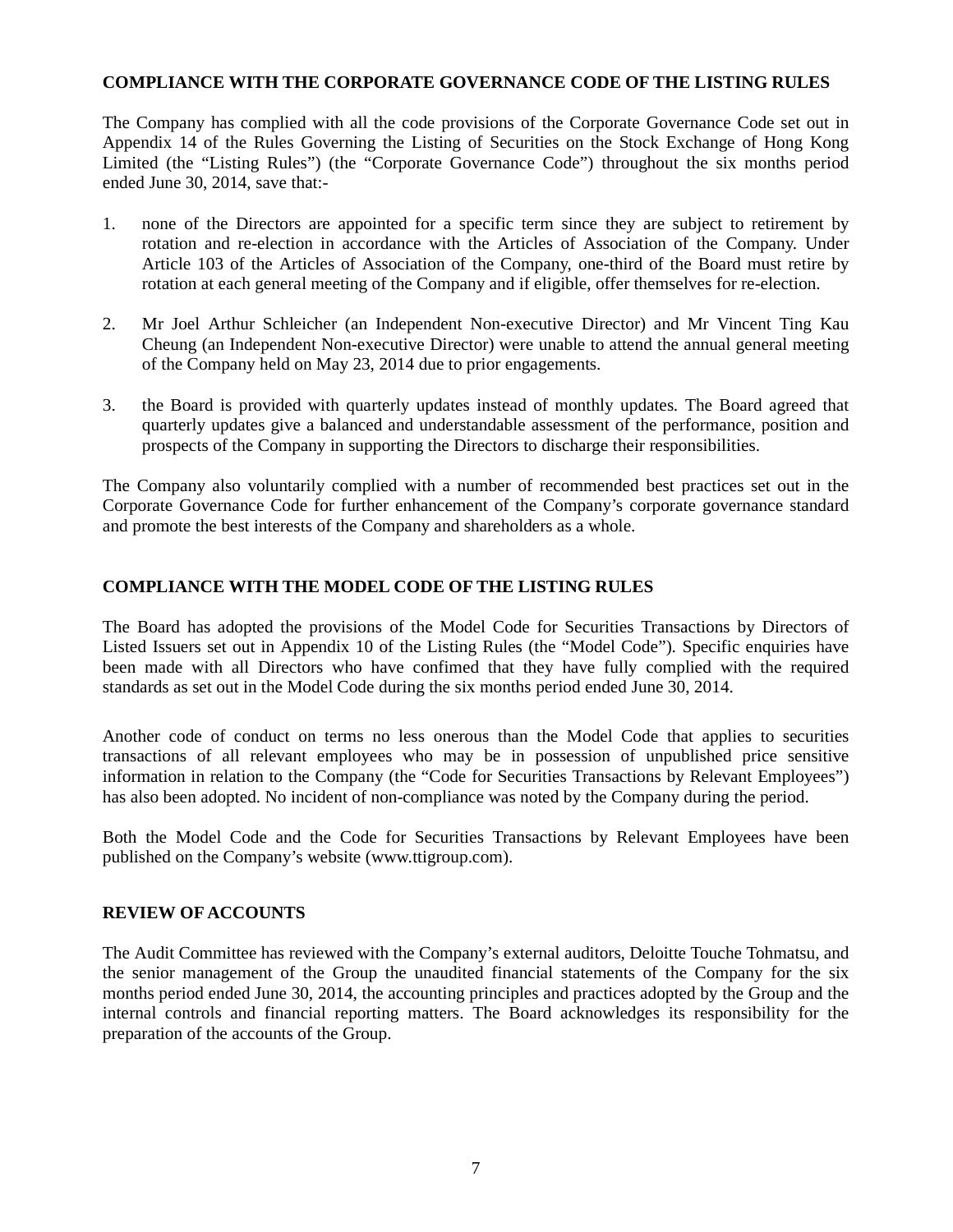## **PURCHASE, SALES OR REDEMPTION OF SECURITIES**

Neither the Company nor any of its subsidiaries has, during the period, purchased, sold or redeemed any listed securities of the Company.

## **CLOSURE OF REGISTER OF MEMBERS**

The register of members of the Company will be closed from September 11, 2014 to September 12, 2014, both days inclusive. In order to qualify for the interim dividend, all transfers accompanied by the relevant share certificates must be lodged with the Company's share registrars, Tricor Secretaries Limited, at Level 22, Hopewell Centre, 183 Queen's Road East, Hong Kong for registration not later than 4:00 p.m. on September 10, 2014.

## **PUBLICATION OF INTERIM RESULTS AND INTERIM REPORT**

This results announcement is published on the Company's website (www.ttigroup.com) and the HKExnews website (www.hkexnews.hk) of Hong Kong Exchanges and Clearing Limited. The 2014 Interim Report of the Company containing all the information required by the Listing Rules will be dispatched to the shareholders and available on the above websites in due course.

> By order of the Board **Horst Julius Pudwill**  Chairman

Hong Kong, August 20, 2014

*As at the date of this announcement, the Board of the Company comprises five Group Executive Directors, namely, Mr Horst Julius Pudwill (Chairman), Mr Joseph Galli Jr (Chief Executive Officer), Mr Patrick Kin Wah Chan, Mr Frank Chi Chung Chan and Mr Stephan Horst Pudwill, one Non-executive Director, namely, Prof Roy Chi Ping Chung BBS JP and five Independent Non-executive Directors, namely, Mr Joel Arthur Schleicher, Mr Christopher Patrick Langley OBE, Mr Manfred Kuhlmann, Mr Peter David Sullivan and Mr Vincent Ting Kau Cheung.* 

*This results announcement is published on the website of the Company (www.ttigroup.com) and the HKExnews website (www.hkexnews.hk).* 

*"MILWAUKEE, DIAMOND PLUS, EMPIRE, FUEL, HACKZALL, M12, M12 FUEL, M18, M18 FUEL, SHOCKWAVE, 18V ONE+ SYSTEM, ONE+, HOOVER, AIR, ORECK" are trademarks of the TTI Group.* 

*"AEG" is a registered trademark of AB Electrolux (publ) and is used by the TTI Group pursuant to a license granted by AB Electrolux (publ).* 

*"RYOBI" is a registered trademark of Ryobi Limited and is used by the TTI Group pursuant to a license granted by Ryobi Limited.*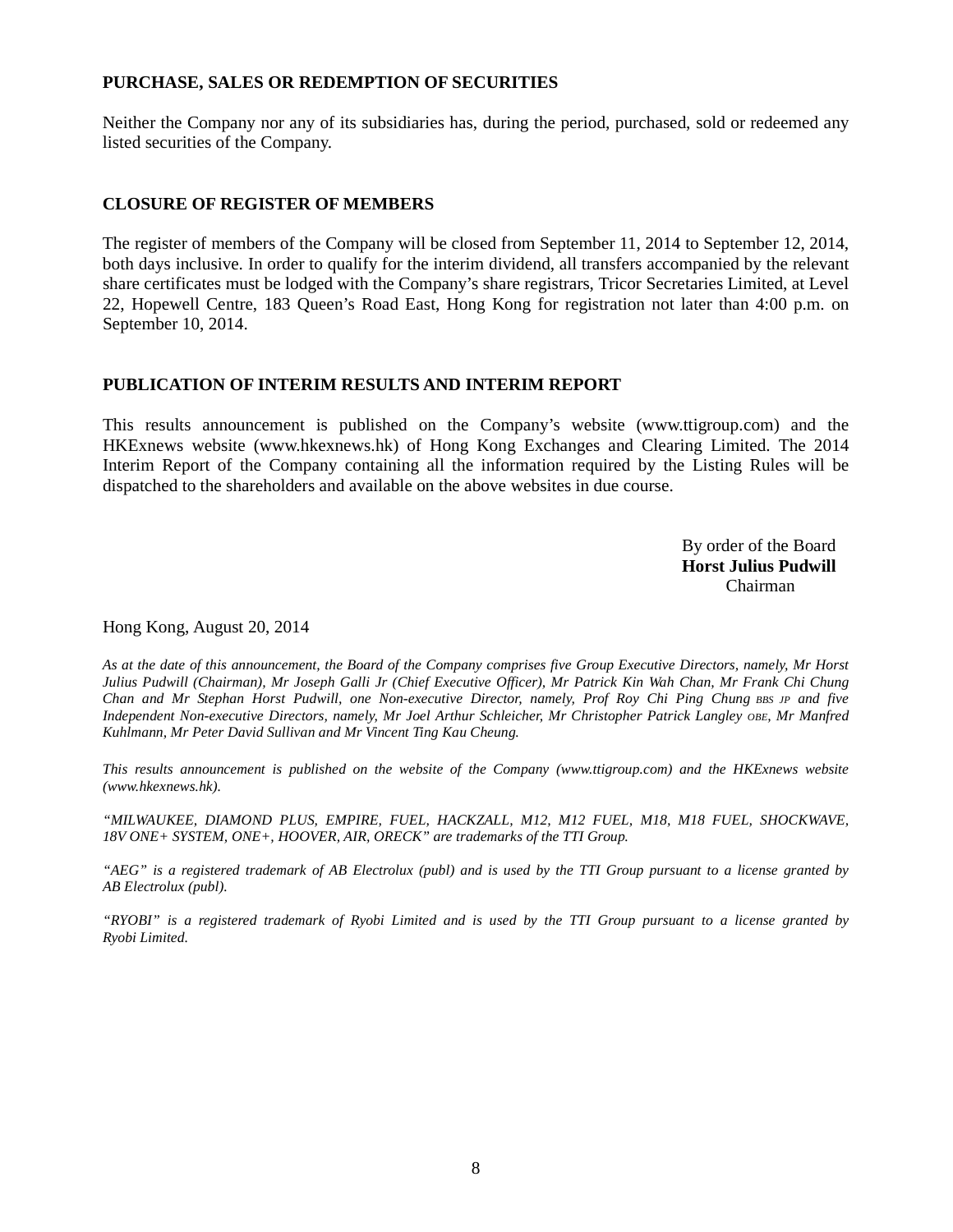## **RESULTS SUMMARY**

## **CONDENSED CONSOLIDATED STATEMENT OF PROFIT OR LOSS AND OTHER COMPREHENSIVE INCOME (UNAUDITED)**

For the six months period ended June 30, 2014

|                                                                                                                                                                                                                 | <b>Notes</b>   | 2014<br><b>US\$'000</b><br>(Unaudited) | 2013<br><b>US\$'000</b><br>(Unaudited) |
|-----------------------------------------------------------------------------------------------------------------------------------------------------------------------------------------------------------------|----------------|----------------------------------------|----------------------------------------|
| Turnover<br>Cost of sales                                                                                                                                                                                       | 3              | 2,249,941<br>(1,463,108)               | 2,042,387<br>(1,348,373)               |
| Gross profit                                                                                                                                                                                                    |                | 786,833                                | 694,014                                |
| Other income                                                                                                                                                                                                    |                | 1,213                                  | 1,896                                  |
| Interest income                                                                                                                                                                                                 |                | 7,953                                  | 5,334                                  |
| Selling, distribution, advertising and warranty expenses                                                                                                                                                        |                | (319, 020)                             | (278, 624)                             |
| Administrative expenses                                                                                                                                                                                         |                | (251, 473)                             | (227, 272)                             |
| Research and development costs                                                                                                                                                                                  |                | (56,703)                               | (48, 185)                              |
| Finance costs                                                                                                                                                                                                   |                | (20, 582)                              | (19,698)                               |
| Profit before taxation                                                                                                                                                                                          |                | 148,221                                | 127,465                                |
| Taxation charge                                                                                                                                                                                                 | $\overline{4}$ | (12,599)                               | (10, 197)                              |
| Profit for the period                                                                                                                                                                                           | 5              | 135,622                                | 117,268                                |
| Other comprehensive loss:                                                                                                                                                                                       |                |                                        |                                        |
| Item that will not be reclassified to profit or loss:<br>Remeasurement of defined benefit obligations                                                                                                           |                | (5,059)                                | (5,113)                                |
| Items that may be subsequently reclassified to profit or loss:<br>Fair value (loss) gain on foreign currency forward contracts in hedge accounting<br>Exchange differences on translation of foreign operations |                | (15,892)<br>(7,376)                    | 3,920<br>(4,902)                       |
| Other comprehensive loss for the period                                                                                                                                                                         |                | (28, 327)                              | (6,095)                                |
| Total comprehensive income for the period                                                                                                                                                                       |                | 107,295                                | 111,173                                |
| Profit for the period attributable to:                                                                                                                                                                          |                |                                        |                                        |
| Owners of the Company                                                                                                                                                                                           |                | 136,274                                | 117,564                                |
| Non-controlling interests                                                                                                                                                                                       |                | (652)                                  | (296)                                  |
|                                                                                                                                                                                                                 |                | 135,622                                | 117,268                                |
| Total comprehensive income attributable to:                                                                                                                                                                     |                |                                        |                                        |
| Owners of the Company                                                                                                                                                                                           |                | 107,947                                | 111,469                                |
| Non-controlling interests                                                                                                                                                                                       |                | (652)                                  | (296)                                  |
|                                                                                                                                                                                                                 |                | 107,295                                | 111,173                                |
| Earnings per share (US cents)                                                                                                                                                                                   | $\tau$         |                                        |                                        |
| <b>Basic</b>                                                                                                                                                                                                    |                | 7.45                                   | 6.43                                   |
| Diluted                                                                                                                                                                                                         |                | 7.41                                   | 6.40                                   |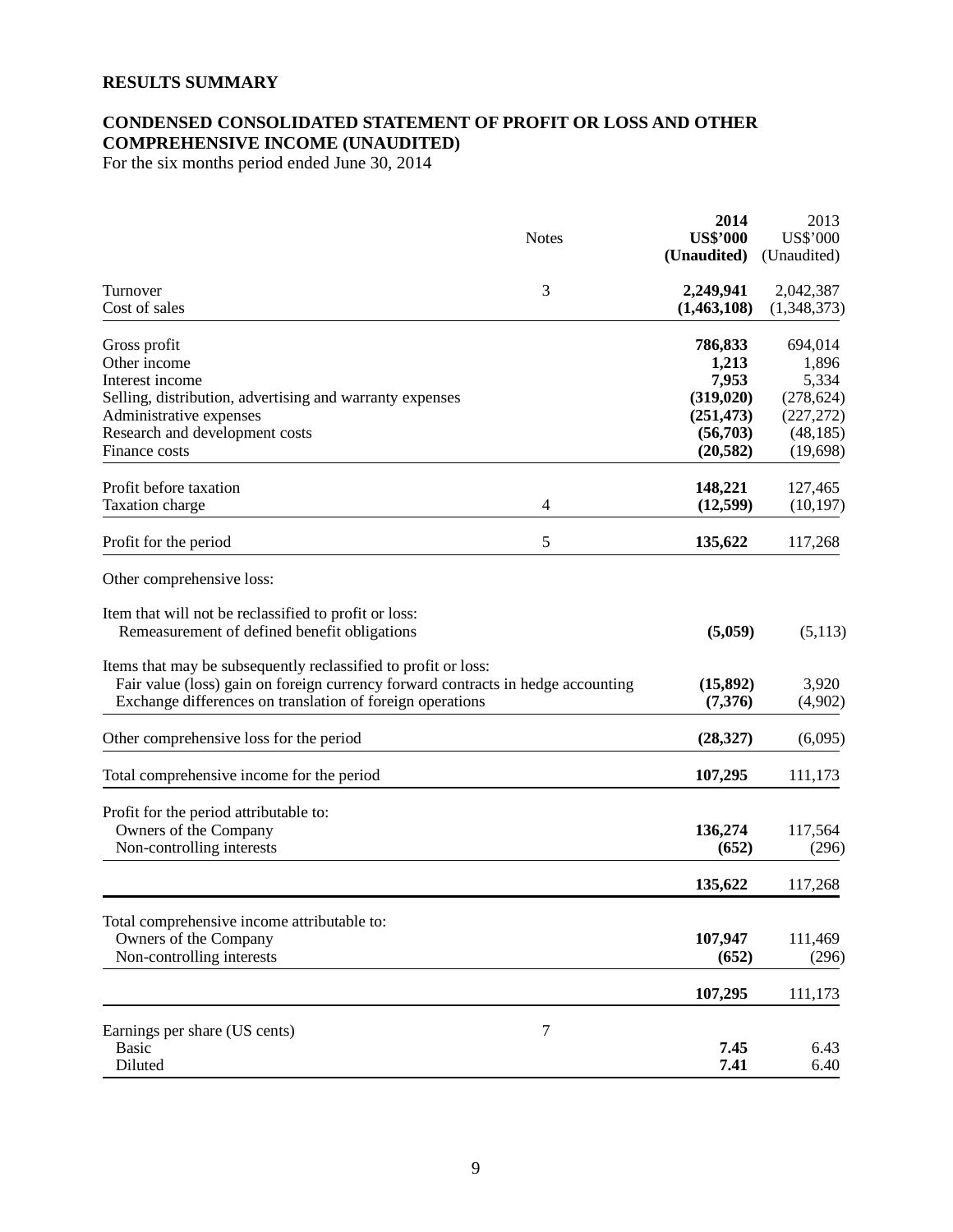## **CONDENSED CONSOLIDATED STATEMENT OF FINANCIAL POSITION (UNAUDITED)**  As at June 30, 2014

|                                                                      | <b>Notes</b> | June 30<br>2014<br><b>US\$'000</b><br>(Unaudited) | December 31<br>2013<br><b>US\$'000</b><br>(Audited) |
|----------------------------------------------------------------------|--------------|---------------------------------------------------|-----------------------------------------------------|
| <b>ASSETS</b>                                                        |              |                                                   |                                                     |
| <b>Non-current assets</b>                                            |              |                                                   |                                                     |
| Property, plant and equipment                                        | 8 & 16       | 399,735                                           | 383,949                                             |
| Lease prepayments                                                    |              | 35,296                                            | 36,364                                              |
| Goodwill                                                             | 15<br>8      | 556,315<br>484,756                                | 532,488<br>459,440                                  |
| Intangible assets<br>Interests in associates                         |              | 14,789                                            | 15,766                                              |
| Available-for-sale investments                                       |              | 520                                               | 520                                                 |
| Derivative financial instruments                                     |              | 11,741                                            | 12,647                                              |
| Deferred tax assets                                                  |              | 85,341                                            | 79,064                                              |
|                                                                      |              | 1,588,493                                         | 1,520,238                                           |
|                                                                      |              |                                                   |                                                     |
| <b>Current assets</b><br>Inventories                                 |              | 1,024,771                                         | 884,230                                             |
| Trade and other receivables                                          | 9            | 901,969                                           | 783,795                                             |
| Deposits and prepayments                                             |              | 95,967                                            | 76,057                                              |
| Bills receivable                                                     | 9            | 29,402                                            | 26,054                                              |
| Tax recoverable                                                      |              | 22,757                                            | 15,375                                              |
| Trade receivables from an associate                                  |              | 2,828                                             | 2,590                                               |
| Derivative financial instruments                                     |              | 989                                               | 5,073                                               |
| Held-for-trading investments                                         |              | 1,093                                             | 1,000                                               |
| Bank balances, deposits and cash                                     |              | 655,681                                           | 698,147                                             |
|                                                                      |              | 2,735,457                                         | 2,492,321                                           |
| <b>Current liabilities</b>                                           |              |                                                   |                                                     |
| Trade and other payables                                             | 10           | 1,042,900                                         | 1,039,923                                           |
| Bills payable                                                        | 10           | 41,613                                            | 40,613                                              |
| Warranty provision                                                   |              | 56,364                                            | 52,628                                              |
| Tax payable                                                          |              | 78,462                                            | 50,197                                              |
| Derivative financial instruments                                     |              | 25,171                                            | 13,082                                              |
| Obligations under finance leases - due within one year               |              | 1,032                                             | 977                                                 |
| Discounted bills with recourse                                       |              | 96,890                                            | 116,704                                             |
| Unsecured borrowings - due within one year<br><b>Bank</b> overdrafts | 11           | 662,068<br>8,495                                  | 454,624<br>7,887                                    |
|                                                                      |              |                                                   |                                                     |
|                                                                      |              | 2,012,995                                         | 1,776,635                                           |
| Net current assets                                                   |              | 722,462                                           | 715,686                                             |
| Total assets less current liabilities                                |              | 2,310,955                                         | 2,235,924                                           |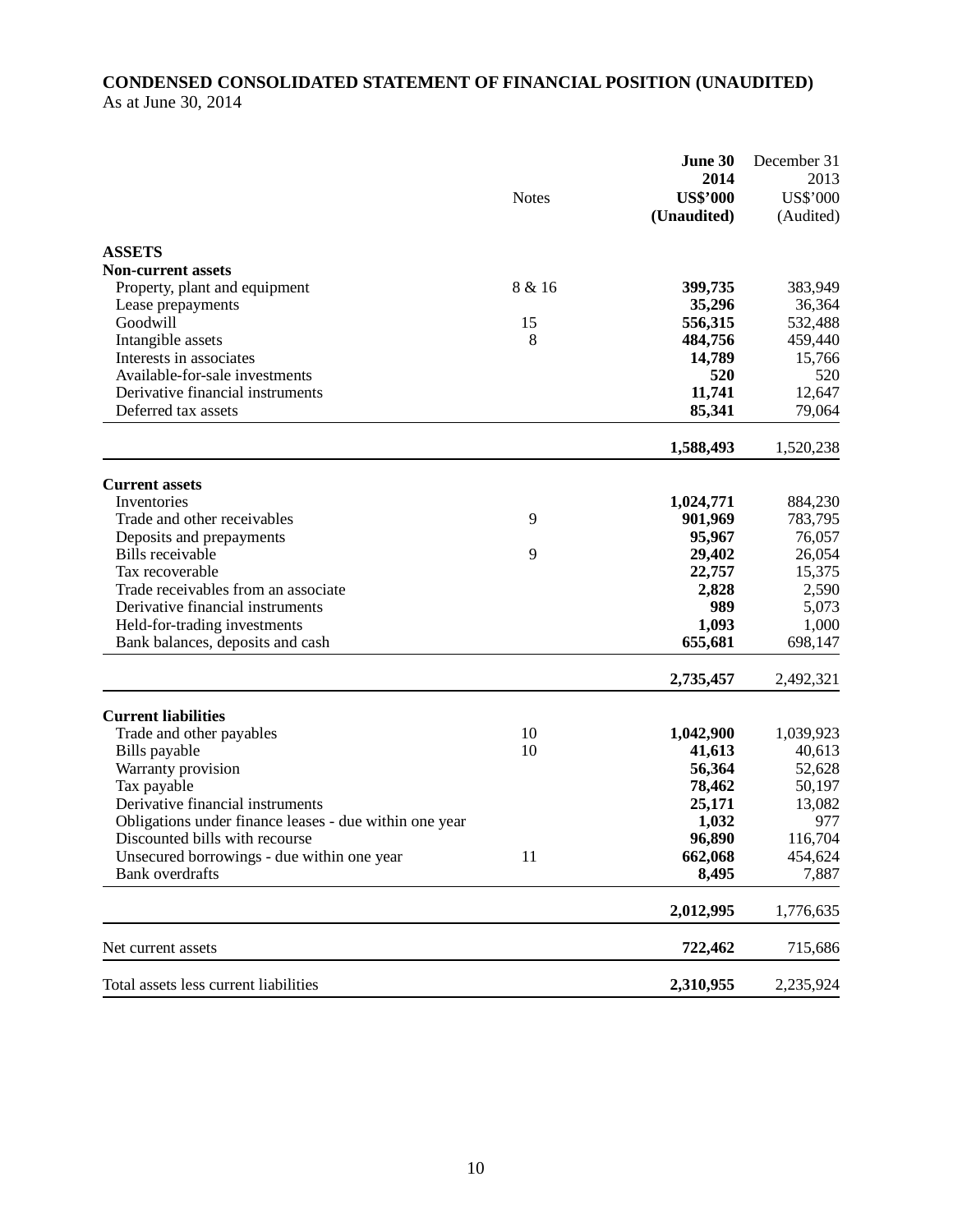## **CONDENSED CONSOLIDATED STATEMENT OF FINANCIAL POSITION (UNAUDITED) - continued**

As at June 30, 2014

|                                                       |              | June 30         | December 31 |
|-------------------------------------------------------|--------------|-----------------|-------------|
|                                                       |              | 2014            | 2013        |
|                                                       | <b>Notes</b> | <b>US\$'000</b> | US\$'000    |
|                                                       |              | (Unaudited)     | (Audited)   |
| <b>CAPITAL AND RESERVES</b>                           |              |                 |             |
| Share capital                                         | 12           | 642,520         | 23,471      |
| Reserves                                              |              | 1,175,326       | 1,717,242   |
| Equity attributable to owners of the Company          |              | 1,817,846       | 1,740,713   |
| Non-controlling interests                             |              | 4,071           | 4,723       |
| Total equity                                          |              | 1,821,917       | 1,745,436   |
| <b>NON-CURRENT LIABILITIES</b>                        |              |                 |             |
| Obligations under finance leases - due after one year |              | 2,600           | 3,173       |
| Unsecured borrowings - due after one year             | 11           | 373,179         | 374,744     |
| Retirement benefit obligations                        |              | 107,016         | 106,296     |
| Deferred tax liabilities                              |              | 6,243           | 6,275       |
|                                                       |              | 489,038         | 490,488     |
| Total equity and non-current liabilities              |              | 2,310,955       | 2,235,924   |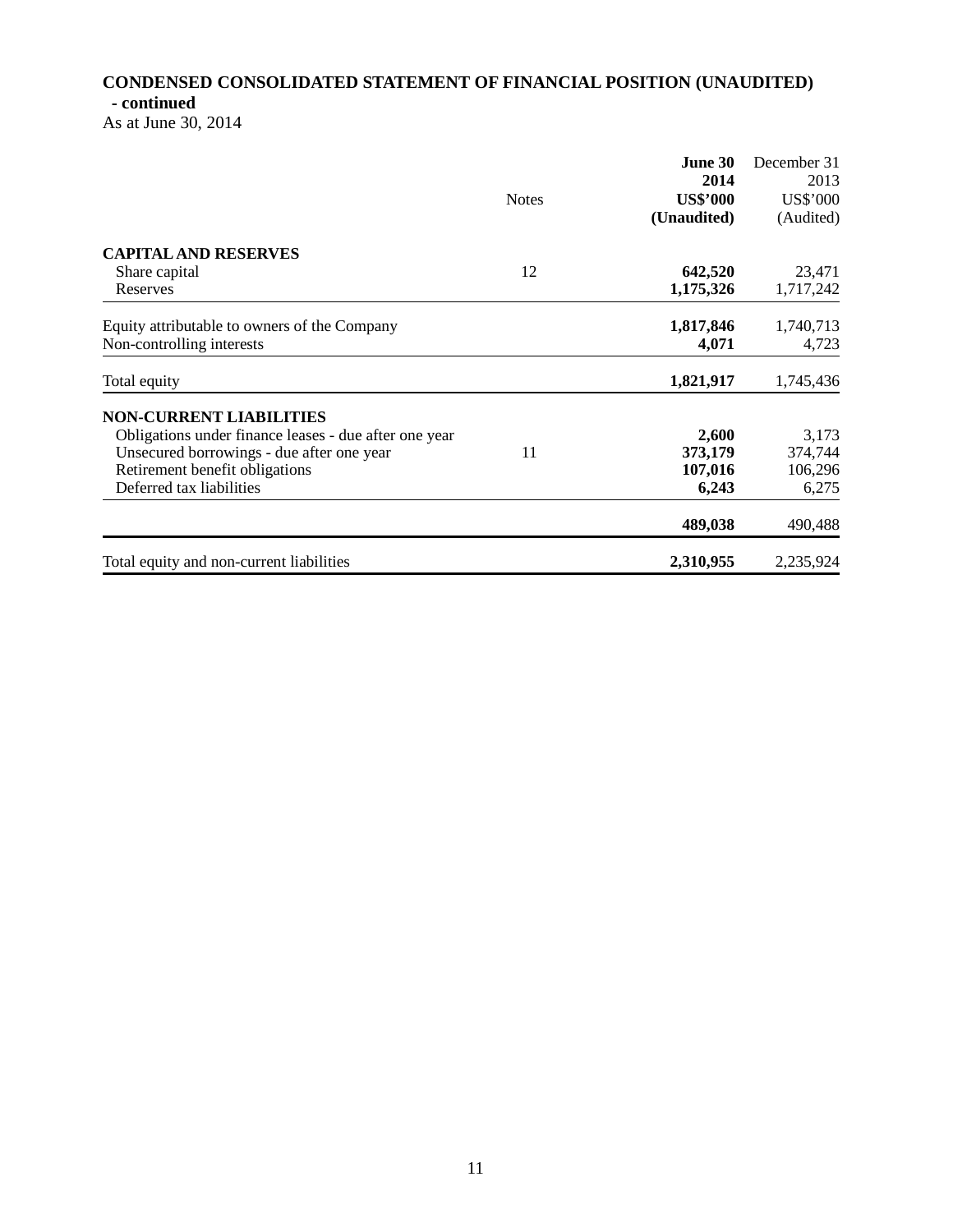#### **NOTES TO THE CONDENSED CONSOLIDATED FINANCIAL STATEMENTS (UNAUDITED)**

#### **1. Basis of preparation and accounting policies**

The condensed consolidated financial statements have been prepared in accordance with Hong Kong Accounting Standard ("HKAS") 34 "Interim Financial Reporting" issued by the Hong Kong Institute of Certified Public Accountants and the applicable disclosure requirements of Appendix 16 to the Rules Governing the Listing of Securities on The Stock Exchange of Hong Kong Limited ("Stock Exchange").

### **2. Significant accounting policies**

The condensed consolidated financial statements have been prepared on the historical cost basis except for certain financial instruments which are measured at fair value.

Except as described below, the accounting policies and method of computations used in the condensed consolidated financial statements for the six months ended June 30, 2014 are the same as those followed in the preparation of the Group's annual financial statements for the year ended December 31, 2013.

In the current interim period, the Group has applied, for the first time, the following new Interpretation and amendments to Hong Kong Financial Reporting Standards ("HKFRSs") issued by the Hong Kong Institute of Certified Public Accountants ("HKICPA") that are relevant for the preparation of the Group's condensed consolidated financial statements:

| Amendments to HKFRS 10, | <b>Investment Entities</b>                                   |
|-------------------------|--------------------------------------------------------------|
| HKFRS 12 and HKAS 27    |                                                              |
| Amendments to HKAS 32   | <b>Offsetting Financial Assets and Financial Liabilities</b> |
| Amendments to HKAS 36   | Recoverable Amount Disclosures for Non-Financial Assets      |
| Amendments to HKAS 39   | Novation of Derivatives and Continuation of Hedge Accounting |
| $HK(IFRIC) - Int 21$    | Levies                                                       |

The application of the above new interpretation and amendments to HKFRSs in the current interim period has had no material effect on the amounts reported in these condensed consolidated financial statements and/or disclosures set out in these condensed consolidated financial statements.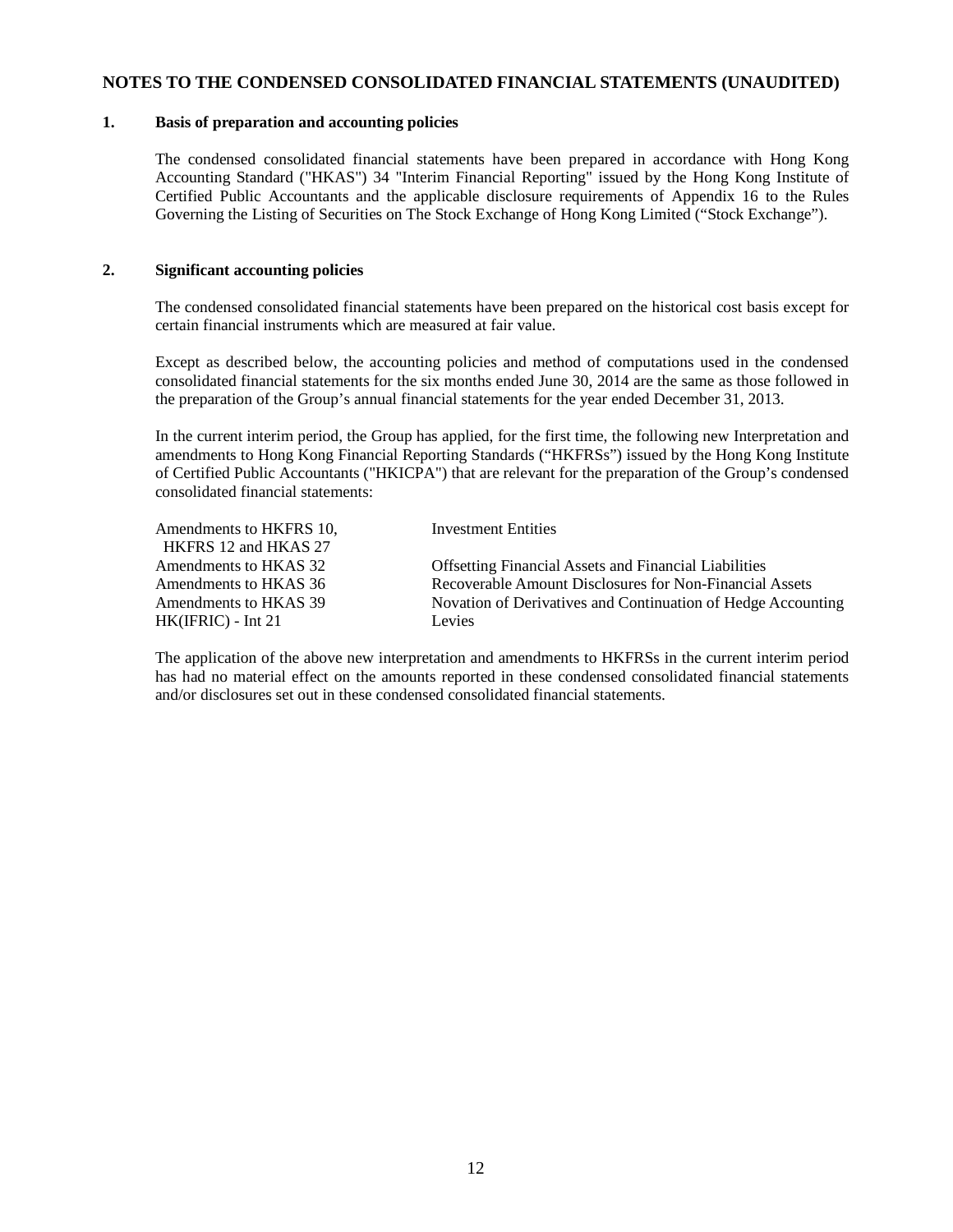#### **3. Segment information**

The following is an analysis of the Group's revenue and results by reportable and operating segments for the period under review:

For the period ended June 30, 2014

|                               | <b>Power</b><br>Equipment<br><b>US\$'000</b> | <b>Floor Care</b><br>and Appliances<br><b>US\$'000</b> | <b>Eliminations</b><br><b>US\$'000</b> | <b>Consolidated</b><br><b>US\$'000</b> |
|-------------------------------|----------------------------------------------|--------------------------------------------------------|----------------------------------------|----------------------------------------|
| Turnover                      |                                              |                                                        |                                        |                                        |
| External sales                | 1,678,055                                    | 571,886                                                | $\overline{\phantom{a}}$               | 2,249,941                              |
| Inter-segment sales           |                                              | 529                                                    | (529)                                  |                                        |
| <b>Total segment turnover</b> | 1,678,055                                    | 572,415                                                | (529)                                  | 2,249,941                              |

For the period ended June 30, 2013

|                        | Power<br>Equipment<br>US\$'000 | <b>Floor Care</b><br>and Appliances<br><b>US\$'000</b> | Eliminations<br>US\$'000 | Consolidated<br><b>US\$'000</b> |
|------------------------|--------------------------------|--------------------------------------------------------|--------------------------|---------------------------------|
| Turnover               |                                |                                                        |                          |                                 |
| External sales         | 1,519,190                      | 523,197                                                |                          | 2,042,387                       |
| Inter-segment sales    | 5.124                          | 470                                                    | (5,594)                  |                                 |
| Total segment turnover | 1,524,314                      | 523,667                                                | (5,594)                  | 2,042,387                       |

Inter-segment sales are charged at prevailing market rates.

|                        | Six months period ended June 30 |                   |                     |          |                             |                 |
|------------------------|---------------------------------|-------------------|---------------------|----------|-----------------------------|-----------------|
|                        |                                 | 2014              |                     |          | 2013                        |                 |
|                        |                                 | <b>Floor</b>      |                     |          | Floor                       |                 |
|                        | <b>Power</b>                    | <b>Care and</b>   |                     | Power    | Care and                    |                 |
|                        | Equipment                       | <b>Appliances</b> | <b>Consolidated</b> |          | <b>Equipment Appliances</b> | Consolidated    |
|                        | <b>US\$'000</b>                 | <b>US\$'000</b>   | <b>US\$'000</b>     | US\$'000 | US\$'000                    | <b>US\$'000</b> |
| Segments results       | 142,683                         | 26,120            | 168,803             | 128,272  | 18,891                      | 147,163         |
| Finance costs          |                                 |                   | (20, 582)           |          |                             | (19,698)        |
| Profit before taxation |                                 |                   | 148,221             |          |                             | 127,465         |
| <b>Taxation charge</b> |                                 |                   | (12,599)            |          |                             | (10, 197)       |
| Profit for the period  |                                 |                   | 135,622             |          |                             | 117,268         |

Segment profit represents the profit earned by each segment without allocation of finance costs. This is the measure reported to the Group's Chief Executive Officer for the purpose of resource allocation and performance assessment.

 No analysis of the Group's assets and liabilities by operating segment is disclosed as they are not regularly provided to the chief operating decision makers for review.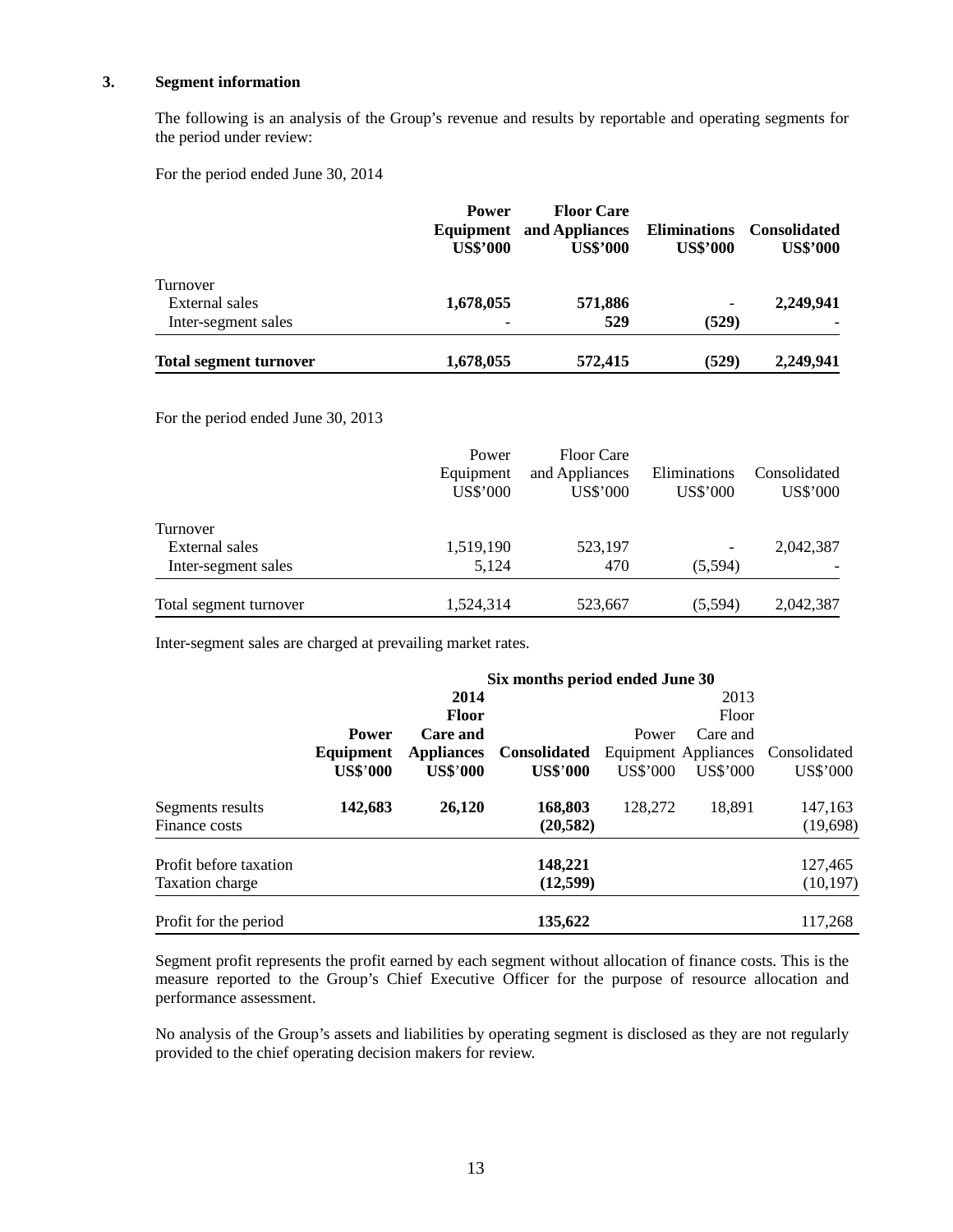## **4. Taxation charge**

|                     | Six months period ended |          |
|---------------------|-------------------------|----------|
|                     |                         | June 30  |
|                     | 2014                    | 2013     |
|                     | <b>US\$'000</b>         | US\$'000 |
| Current tax:        |                         |          |
| Hong Kong           | 3,219                   | 1,231    |
| <b>Overseas Tax</b> | 15,536                  | 10,281   |
| Deferred Tax        | (6,156)                 | (1,315)  |
|                     | 12,599                  | 10,197   |

Hong Kong Profits Tax is calculated at 16.5% of the estimated assessable profits for both periods.

Taxation arising in other jurisdictions is calculated at the rates prevailing in the relevant jurisdictions.

#### **5. Profit for the period**

|                                                                       | Six months period ended<br><b>June 30</b> |          |  |
|-----------------------------------------------------------------------|-------------------------------------------|----------|--|
|                                                                       | 2014                                      | 2013     |  |
|                                                                       | <b>US\$'000</b>                           | US\$'000 |  |
| Profit for the period has been arrived at after charging (crediting): |                                           |          |  |
| Depreciation and amortisation of property, plant and equipment        | 37,341                                    | 37,369   |  |
| Amortisation of lease prepayments                                     | 186                                       | 185      |  |
| Amortisation of intangible assets                                     | 30,149                                    | 28,274   |  |
| Total depreciation and amortisation                                   | 67,676                                    | 65,828   |  |
| Exchange gain                                                         | (7,665)                                   | (15,972) |  |
| Staff costs                                                           | 336,010                                   | 289,708  |  |
| Fair value (gain) loss on held-for-trading investments                | (93)                                      | 1,993    |  |

#### **6. Dividends**

A dividend of HK13.75 cents (approximately US1.77 cents) per share with a total of approximately US\$32,400,000 (2013: HK10.75 cents (approximately US1.38 cents) per share) was paid to shareholders as the final dividend for 2013 on June 27, 2014.

The Directors have determined that an interim dividend of HK12.50 cents (approximately US1.61 cents) per share with a total of approximately US\$29,456,000 (2013: HK10.00 cents (approximately US1.29 cents) per share) should be paid to the shareholders of the Company whose names appear in the Register of Members on September 12, 2014.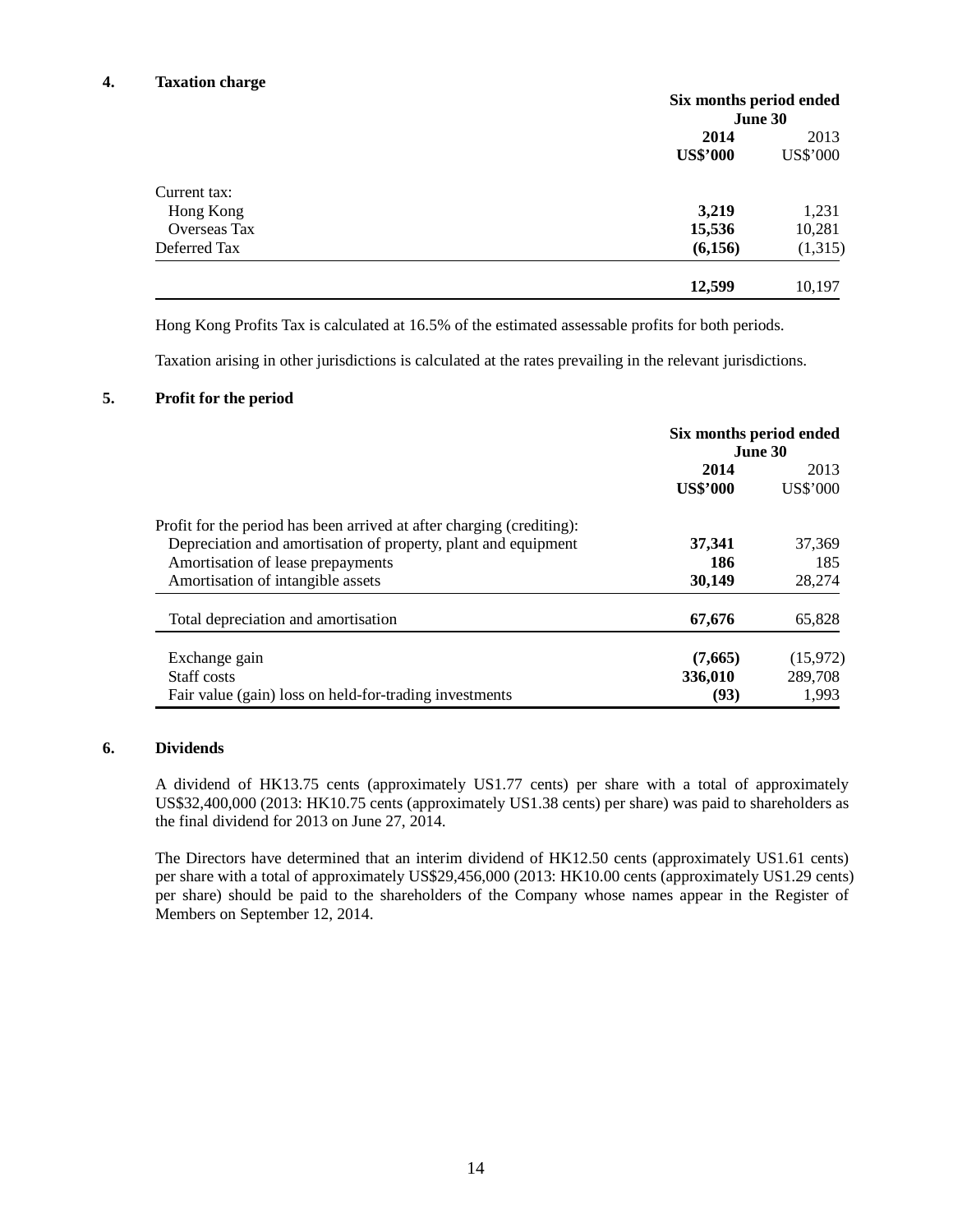### **7. Earnings per share**

The calculation of the basic and diluted earnings per share attributable to the Owners of the Company is based on the following data:

|                                                                                           | Six months period ended<br>June 30 |                             |
|-------------------------------------------------------------------------------------------|------------------------------------|-----------------------------|
|                                                                                           | 2014<br><b>US\$'000</b>            | 2013<br>US\$'000            |
| Earnings for the purpose of basic earnings per share:                                     |                                    |                             |
| Profit for the period attributable to owners of the Company                               | 136,274                            | 117,564                     |
| Weighted average number of ordinary shares for the purpose of<br>basic earnings per share |                                    | 1,830,205,875 1,829,371,737 |
| Effect of dilutive potential ordinary shares:                                             |                                    |                             |
| Share options                                                                             | 8,003,462                          | 7,132,521                   |
| Weighted average number of ordinary shares for the purpose of                             |                                    |                             |
| diluted earnings per share                                                                |                                    | 1,838,209,337 1,836,504,258 |

## **8. Additions to property, plant and equipment/intangible assets**

During the period, the Group spent approximately US\$64 million (for the six months ended June 30, 2013: US\$47 million) and US\$46 million (for the six months ended June 30, 2013: US\$47 million) on the acquisition of property, plant and equipment and intangible assets respectively.

## **9. Trade and other receivables/Bills receivable**

The Group has a policy of allowing credit periods ranging from 30 days to 120 days. The aged analysis of trade receivables, net of allowances for doubtful debts, presented on the basis of the revenue recognition date, which is usually the invoice date at the end of the reporting period is as follows:

|                         | June 30<br>2014<br><b>US\$'000</b> | December 31<br>2013<br><b>US\$'000</b> |
|-------------------------|------------------------------------|----------------------------------------|
| $0$ to 60 days          | 731,691                            | 625,004                                |
| 61 to 120 days          | 84,208                             | 95,120                                 |
| 121 days or above       | 30,237                             | 31,741                                 |
| Total trade receivables | 846,136                            | 751,865                                |
| Other receivables       | 55,833                             | 31,930                                 |
|                         | 901,969                            | 783,795                                |

All the Group's bills receivable at June 30, 2014 are due within 120 days.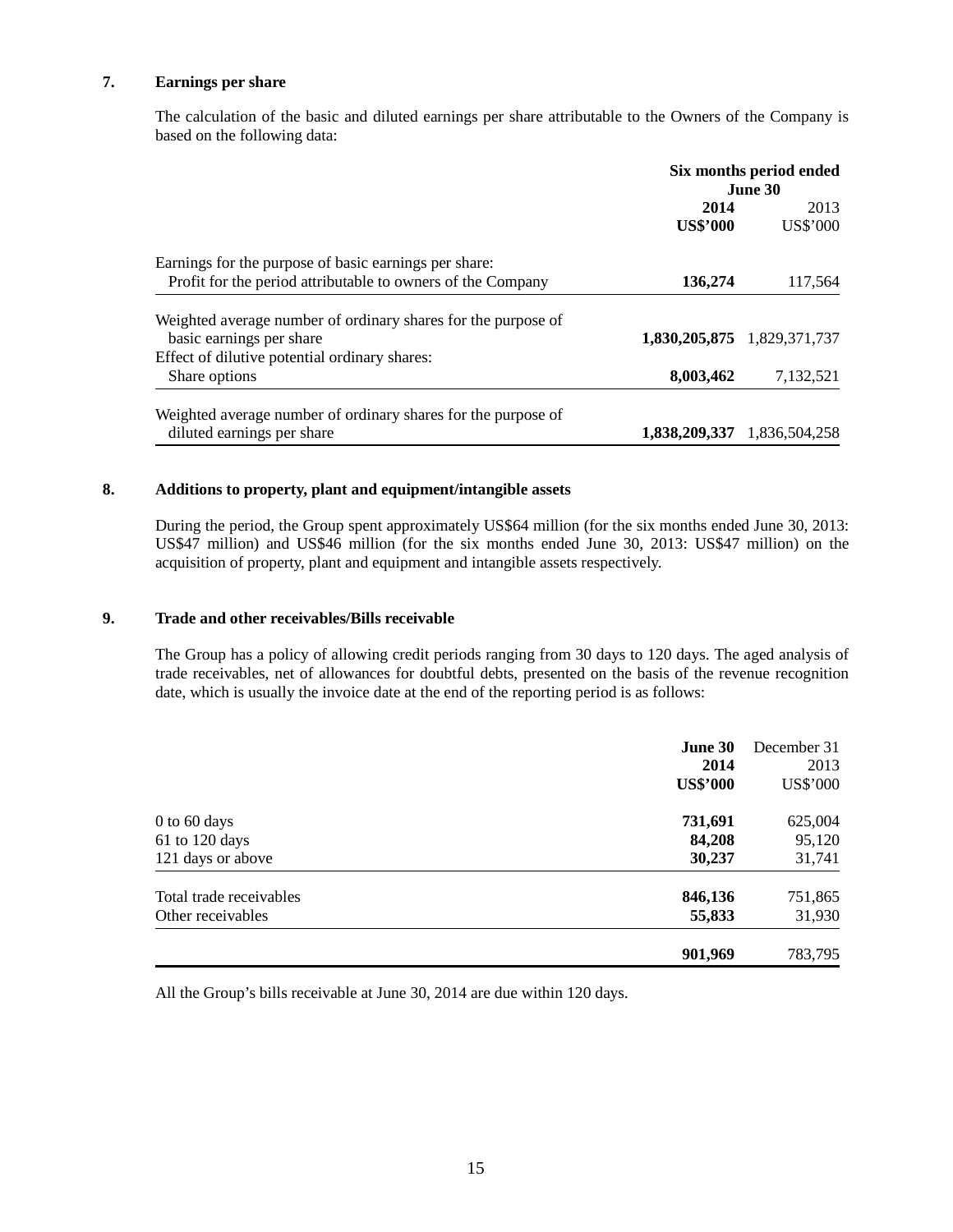## **10. Trade and other payables/Bills payable**

The aging analysis of trade payables based on the invoice date is as follows:

|                      | 1,042,900       | 1,039,923       |
|----------------------|-----------------|-----------------|
| Other payables       | 391,567         | 393,947         |
| Total trade payables | 651,333         | 645,976         |
| 121 days or above    | 2,231           | 29,502          |
| $61$ to 120 days     | 143,593         | 148,839         |
| $0$ to 60 days       | 505,509         | 467,635         |
|                      | <b>US\$'000</b> | <b>US\$'000</b> |
|                      | 2014            | 2013            |
|                      | June 30         | December 31     |

All the Group's bills payable at June 30, 2014 are due within 120 days.

## **11. Unsecured borrowings**

During the period, the Group obtained new bank borrowings of US\$1,524 million (2013: US\$552 million) which carry interest at the London Interbank Offered Rate, Euro Interbank Offered Rate or Hong Kong best lending rates based. The Group repaid the existing bank borrowings of US\$1,318 million (2013: US\$613 million).

#### **12. Share capital**

|                                                                                                                                                                                                                                                                                                                                                                     | <b>Number of shares</b> |               | <b>Share capital</b> |                 |
|---------------------------------------------------------------------------------------------------------------------------------------------------------------------------------------------------------------------------------------------------------------------------------------------------------------------------------------------------------------------|-------------------------|---------------|----------------------|-----------------|
|                                                                                                                                                                                                                                                                                                                                                                     | June 30                 | December 31   | June 30              | December 31     |
|                                                                                                                                                                                                                                                                                                                                                                     | 2014                    | 2013          | 2014                 | 2013            |
|                                                                                                                                                                                                                                                                                                                                                                     |                         |               | <b>US\$'000</b>      | <b>US\$'000</b> |
| Ordinary shares                                                                                                                                                                                                                                                                                                                                                     |                         |               |                      |                 |
| Authorised shares (Note)                                                                                                                                                                                                                                                                                                                                            | 2,400,000,000           | 2,400,000,000 | $N/A$ (Note)         | 30,769          |
| Note: Under Chapter 622 of the new Hong Kong Companies Ordinance, with effect from March 3, 2014, the concept<br>of authorised share capital no longer exists and the Company's shares no longer have a par value. There is no<br>impact on the number of shares in issue or the relative entitlement of any of the shareholders as a result of this<br>transition. |                         |               |                      |                 |
| Issued and fully paid:                                                                                                                                                                                                                                                                                                                                              |                         |               |                      |                 |
| At the beginning of the period                                                                                                                                                                                                                                                                                                                                      | 1,829,883,941           | 1,829,080,941 | 23,471               | 23,461          |
| Issue of shares upon exercise of share                                                                                                                                                                                                                                                                                                                              |                         |               |                      |                 |
| options                                                                                                                                                                                                                                                                                                                                                             | 1,090,000               | 4,103,000     | 14                   | 52              |
| Buy-back of shares                                                                                                                                                                                                                                                                                                                                                  |                         | (3,300,000)   |                      | (42)            |
| Transfer of share premium and capital                                                                                                                                                                                                                                                                                                                               |                         |               |                      |                 |
| redemption reserve upon abolition of par                                                                                                                                                                                                                                                                                                                            |                         |               |                      |                 |
|                                                                                                                                                                                                                                                                                                                                                                     |                         |               |                      |                 |
| value under the new Hong Kong                                                                                                                                                                                                                                                                                                                                       |                         |               |                      |                 |
| Companies Ordinance                                                                                                                                                                                                                                                                                                                                                 |                         |               | 619,035              |                 |

| Guarantees given to banks in respect of credit facilities |       |       |
|-----------------------------------------------------------|-------|-------|
| utilised by associates                                    | 8.883 | 9.099 |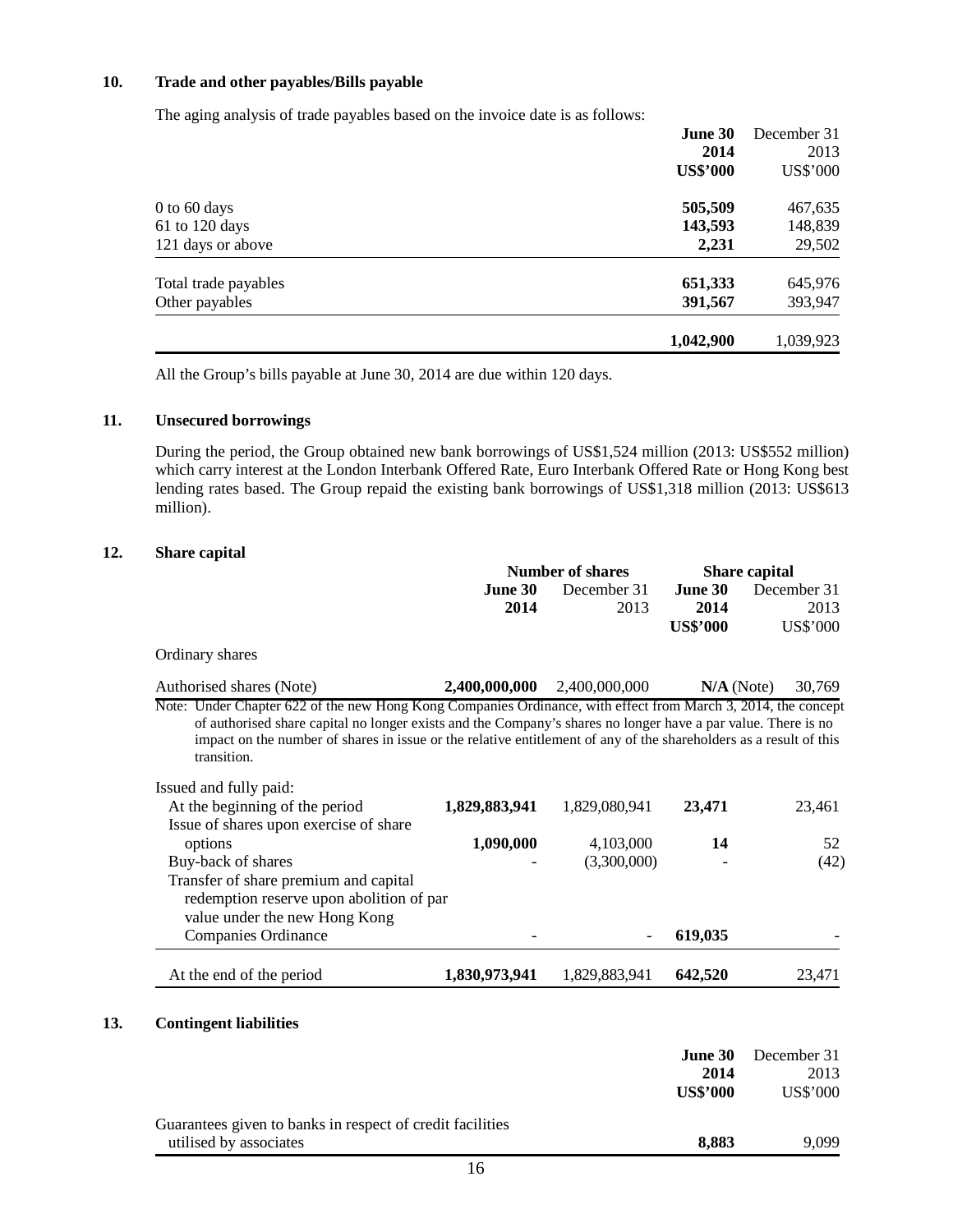#### **14. Fair value measurements of financial instruments**

Fair value of the Group's financial assets and financial liabilities are measured on a recurring basis:

Some of the Group's financial assets and financial liabilities are measured at fair value at the end of each reporting period. The following table gives information about how the fair values of these financial assets and financial liabilities are determined (in particular, the valuation technique(s) and inputs used), as well as the level of the fair value hierarchy into which the fair value measurements are categorised (Levels 1 to 3) based on the degree to which the inputs to the fair value measurements is observable.

- Level 1 fair value measurements are those derived from quoted prices (unadjusted) in active market for identical assets or liabilities;
- Level 2 fair value measurements are those derived from inputs other than quoted prices included within Level 1 that are observable for the asset or liability, either directly (i.e. as prices) or indirectly (i.e. derived from prices); and
- Level 3 fair value measurements are those derived from valuation techniques that include inputs for the asset or liability that are not based on observable market data (unobservable inputs).

| Financial assets/<br>financial liabilities                                                                                                                                                            | Fair value as at                                                                       |                                                                                        | Fair value<br>hierarchy | Valuation techniques and key<br>inputs                                                                                                                                   | Significant<br>unobservable<br>input | Relationship of<br>unobservable<br>inputs to fair<br>value |
|-------------------------------------------------------------------------------------------------------------------------------------------------------------------------------------------------------|----------------------------------------------------------------------------------------|----------------------------------------------------------------------------------------|-------------------------|--------------------------------------------------------------------------------------------------------------------------------------------------------------------------|--------------------------------------|------------------------------------------------------------|
|                                                                                                                                                                                                       | June 30, 2014                                                                          | December 31, 2013                                                                      |                         |                                                                                                                                                                          |                                      |                                                            |
| 1) Acquisition right<br>of certain property,<br>plant and equipment<br>classified as<br>derivative financial<br>instruments in the<br>condensed<br>consolidated<br>statement of<br>financial position | Acquisition right of<br>certain property,<br>plant and<br>equipment:<br>US\$11,741,000 | Acquisition right of<br>certain property,<br>plant and<br>equipment:<br>US\$12,647,000 | Level 2                 | Measured at the fair value of<br>the land and buildings<br>associated with the<br>acquisition right which is<br>based on a valuation by 3rd<br>party independent valuer. | N/A                                  | N/A                                                        |
| 2) Foreign currency<br>forward contracts<br>classified as<br>derivative financial<br>instruments in the<br>condensed<br>consolidated<br>statement of<br>financial position                            | $Assets -$<br>US\$989,000;<br>and Liabilities $-$<br>US\$22,543,000                    | $\overline{\text{Assets}}$ –<br>US\$5,073,000;<br>and Liabilities $-$<br>US\$9,880,000 | Level 2                 | Quoted forward exchange<br>rates and yield curves<br>derived from quoted interest<br>rates matching maturities of<br>the contracts.                                      | N/A                                  | N/A                                                        |
| 3) Held-for-trading<br>non-derivative<br>financial assets<br>classified as<br>held-for-trading<br>investments in the<br>condensed<br>consolidated<br>statement of<br>financial position               | <b>Unlisted</b> investment<br>fund:<br>US\$1,093,000                                   | <b>Unlisted</b> investment<br>fund: US\$1,000,000                                      | Level $2$               | Quoted prices based on the<br>prices of stocks invested by<br>the investment fund.                                                                                       | N/A                                  | N/A                                                        |
| 4) Interest rate<br>swaps classified as<br>derivative financial<br>instruments in the<br>condensed<br>consolidated<br>statement of<br>financial position                                              | Liabilities (not<br>designated for<br>$hedging$ ) –<br>US\$2,628,000                   | Liabilities (not<br>designated for<br>$hedging$ –<br>US\$3,202,000                     | Level 2                 | Measured at the present<br>value of future cash flows<br>estimated and discounted<br>based on the applicable yield<br>curves derived from quoted<br>interest rates.      | N/A                                  | N/A                                                        |

The directors of the Company consider that the carrying amounts of financial assets and financial liabilities recorded at amortised cost in the condensed consolidated financial statements approximate their fair values. There were no transfers between Level 1 and 2 in both periods.